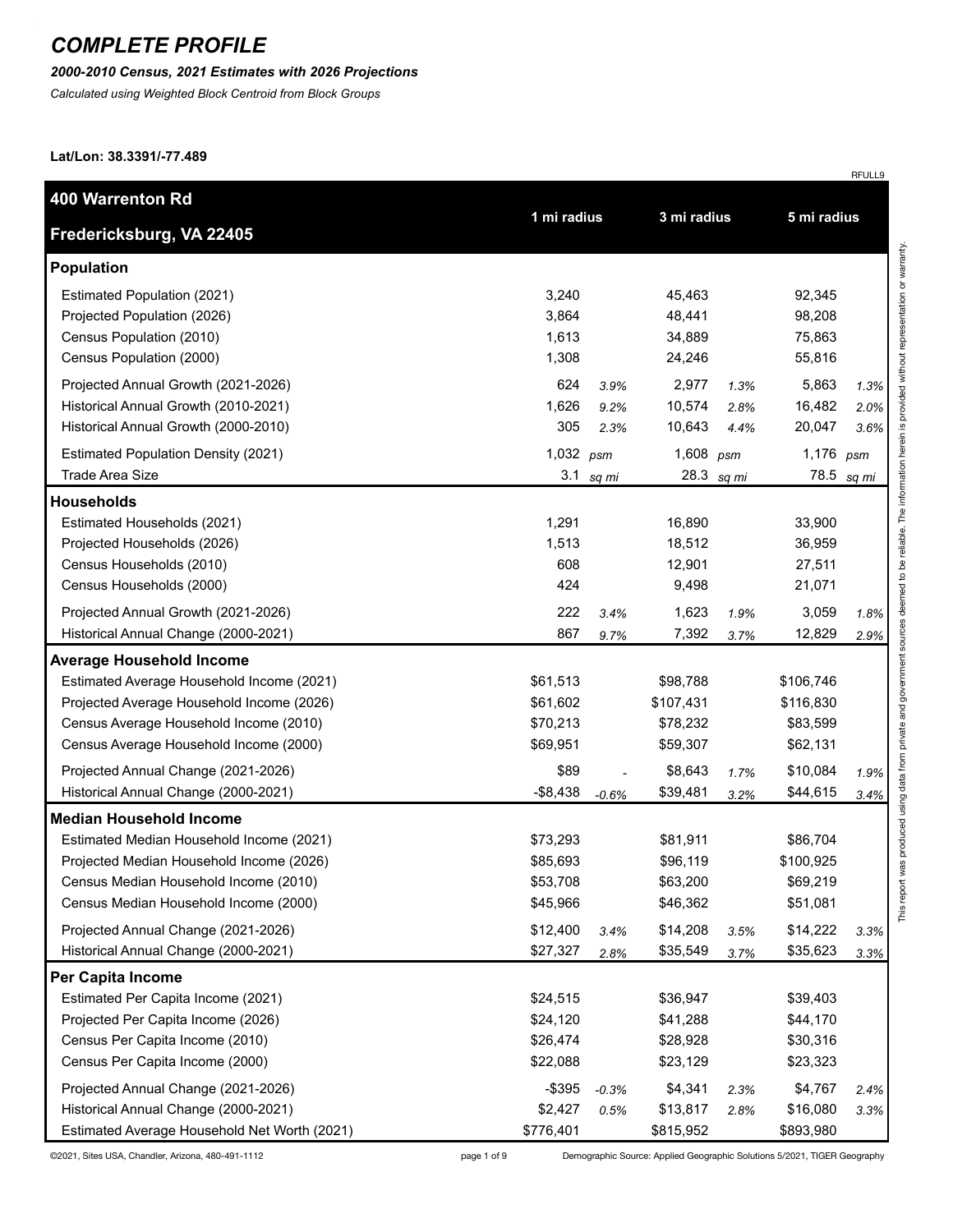### *2000-2010 Census, 2021 Estimates with 2026 Projections*

*Calculated using Weighted Block Centroid from Block Groups*

**Lat/Lon: 38.3391/-77.489**

| 400 Warrenton Rd                              |                |             |        | 3 mi radius |        |       |
|-----------------------------------------------|----------------|-------------|--------|-------------|--------|-------|
| Fredericksburg, VA 22405                      |                | 1 mi radius |        | 5 mi radius |        |       |
| <b>Race and Ethnicity</b>                     |                |             |        |             |        |       |
| Total Population (2021)                       | 3,240          |             | 45,463 |             | 92,345 |       |
| White (2021)                                  | 1,790          | 55.2%       | 29,081 | 64.0%       | 61,416 | 66.5% |
| Black or African American (2021)              | 762            | 23.5%       | 9,903  | 21.8%       | 18,518 | 20.1% |
| American Indian or Alaska Native (2021)       | 22             | 0.7%        | 230    | 0.5%        | 459    | 0.5%  |
| Asian (2021)                                  | 83             | 2.6%        | 1,384  | 3.0%        | 2,917  | 3.2%  |
| Hawaiian or Pacific Islander (2021)           | 4              | 0.1%        | 47     | 0.1%        | 107    | 0.1%  |
| Other Race (2021)                             | 373            | 11.5%       | 2,524  | 5.6%        | 4,457  | 4.8%  |
| Two or More Races (2021)                      | 206            | 6.4%        | 2,293  | 5.0%        | 4,471  | 4.8%  |
| Population < 18 (2021)                        | 693            | 21.4%       | 9,780  | 21.5%       | 20,559 | 22.3% |
| White Not Hispanic                            | 200            | 28.9%       | 4,324  | 44.2%       | 10,182 | 49.5% |
| <b>Black or African American</b>              | 198            | 28.5%       | 2,507  | 25.6%       | 4,492  | 21.8% |
| Asian                                         | 17             | 2.4%        | 265    | 2.7%        | 612    | 3.0%  |
| Other Race Not Hispanic                       | 45             | 6.5%        | 873    | 8.9%        | 1,779  | 8.7%  |
| Hispanic                                      | 233            | 33.7%       | 1,811  | 18.5%       | 3,494  | 17.0% |
| Not Hispanic or Latino Population (2021)      | 2,488          | 76.8%       | 39,653 | 87.2%       | 81,415 | 88.2% |
| Not Hispanic White                            | 1,561          | 62.7%       | 26,641 | 67.2%       | 56,697 | 69.6% |
| Not Hispanic Black or African American        | 706            | 28.4%       | 9,440  | 23.8%       | 17,695 | 21.7% |
| Not Hispanic American Indian or Alaska Native | 9              | 0.4%        | 148    | 0.4%        | 311    | 0.4%  |
| Not Hispanic Asian                            | 73             | 2.9%        | 1,320  | 3.3%        | 2,773  | 3.4%  |
| Not Hispanic Hawaiian or Pacific Islander     | 3              | 0.1%        | 44     | 0.1%        | 101    | 0.1%  |
| Not Hispanic Other Race                       | $\blacksquare$ |             | 284    | 0.7%        | 387    | 0.5%  |
| Not Hispanic Two or More Races                | 136            | 5.5%        | 1,776  | 4.5%        | 3,452  | 4.2%  |
| Hispanic or Latino Population (2021)          | 752            | 23.2%       | 5,811  | 12.8%       | 10,930 | 11.8% |
| <b>Hispanic White</b>                         | 229            | 30.4%       | 2,441  | 42.0%       | 4,719  | 43.2% |
| Hispanic Black or African American            | 57             | 7.5%        | 463    | 8.0%        | 823    | 7.5%  |
| Hispanic American Indian or Alaska Native     | 13             | 1.7%        | 82     | 1.4%        | 148    | 1.4%  |
| Hispanic Asian                                | 10             | 1.4%        | 64     | 1.1%        | 145    | 1.3%  |
| Hispanic Hawaiian or Pacific Islander         |                |             | 4      |             | 6      |       |
| Hispanic Other Race                           | 373            | 49.6%       | 2,240  | 38.5%       | 4,070  | 37.2% |
| Hispanic Two or More Races                    | 70             | 9.4%        | 517    | 8.9%        | 1,020  | 9.3%  |
| Not Hispanic or Latino Population (2010)      | 1,397          | 86.6%       | 31,485 | 90.2%       | 69,117 | 91.1% |
| Hispanic or Latino Population (2010)          | 216            | 13.4%       | 3,404  | 9.8%        | 6,745  | 8.9%  |
| Not Hispanic or Latino Population (2000)      | 1,242          | 94.9%       | 23,269 | 96.0%       | 53,875 | 96.5% |
| Hispanic or Latino Population (2000)          | 66             | 5.1%        | 977    | 4.0%        | 1,940  | 3.5%  |
| Not Hispanic or Latino Population (2026)      | 2,940          | 76.1%       | 41,981 | 86.7%       | 86,131 | 87.7% |
| Hispanic or Latino Population (2026)          | 924            | 23.9%       | 6,459  | 13.3%       | 12,078 | 12.3% |
| Projected Annual Growth (2021-2026)           | 172            |             | 649    |             | 1,148  |       |
| Historical Annual Growth (2000-2010)          | 150            | 22.6%       |        | 2,428 24.9% | 4,805  | 24.8% |

©2021, Sites USA, Chandler, Arizona, 480-491-1112 page 2 of 9 Demographic Source: Applied Geographic Solutions 5/2021, TIGER Geography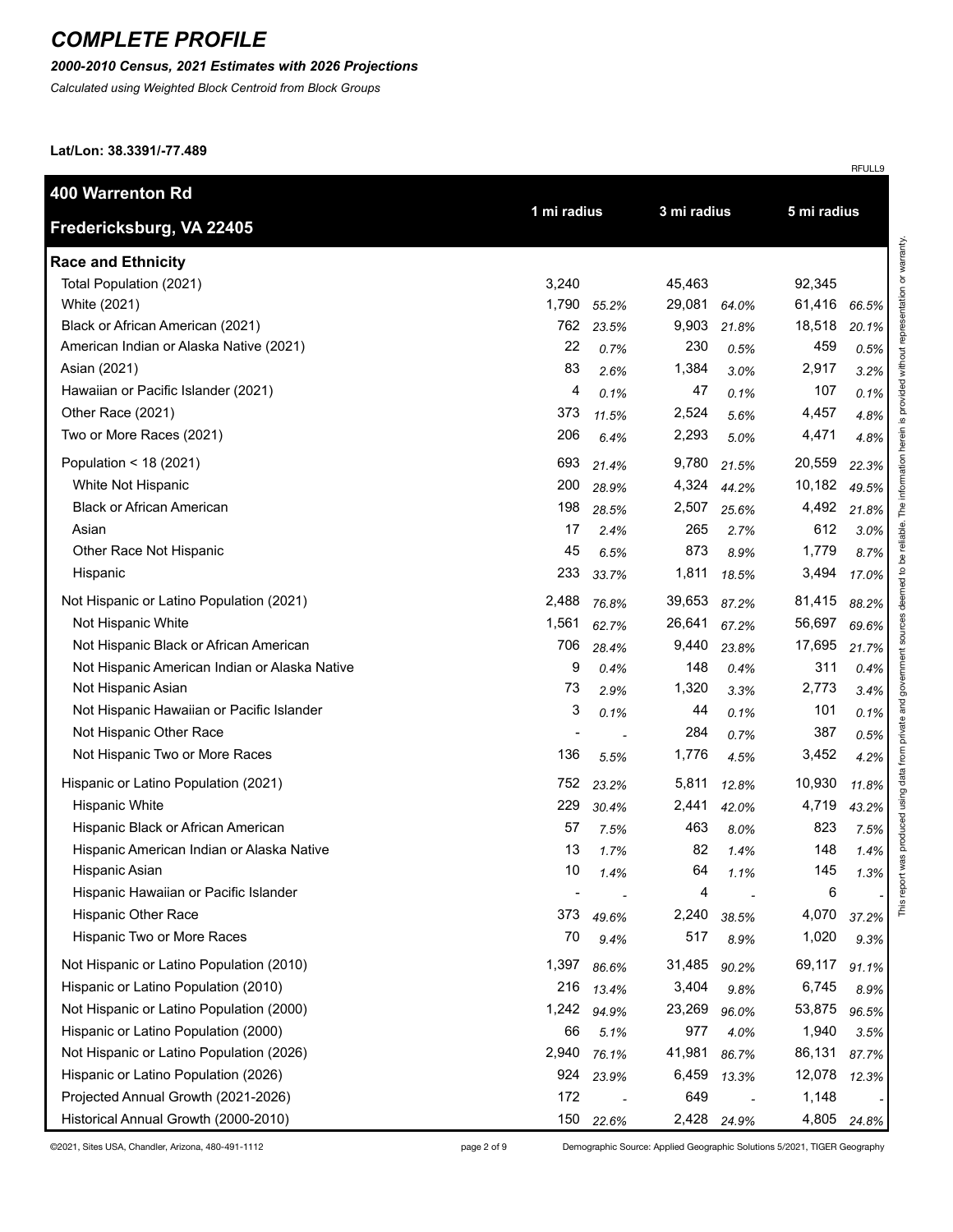### *2000-2010 Census, 2021 Estimates with 2026 Projections*

*Calculated using Weighted Block Centroid from Block Groups*

**Lat/Lon: 38.3391/-77.489**

| 400 Warrenton Rd                      |             |       |             |       |             |       |
|---------------------------------------|-------------|-------|-------------|-------|-------------|-------|
| Fredericksburg, VA 22405              | 1 mi radius |       | 3 mi radius |       | 5 mi radius |       |
| <b>Total Age Distribution (2021)</b>  |             |       |             |       |             |       |
| <b>Total Population</b>               | 3,240       |       | 45,463      |       | 92,345      |       |
| Age Under 5 Years                     | 188         | 5.8%  | 2,705       | 5.9%  | 5,530       | 6.0%  |
| Age 5 to 9 Years                      | 204         | 6.3%  | 2,889       | 6.4%  | 6,030       | 6.5%  |
| Age 10 to 14 Years                    | 185         | 5.7%  | 2,815       | 6.2%  | 5,952       | 6.4%  |
| Age 15 to 19 Years                    | 186         | 5.7%  | 3,656       | 8.0%  | 6,587       | 7.1%  |
| Age 20 to 24 Years                    | 219         | 6.8%  | 4,405       | 9.7%  | 7,352       | 8.0%  |
| Age 25 to 29 Years                    | 229         | 7.1%  | 3,387       | 7.4%  | 6,530       | 7.1%  |
| Age 30 to 34 Years                    | 226         | 7.0%  | 3,015       | 6.6%  | 6,046       | 6.5%  |
| Age 35 to 39 Years                    | 203         | 6.3%  | 2,786       | 6.1%  | 5,808       | 6.3%  |
| Age 40 to 44 Years                    | 174         | 5.4%  | 2,491       | 5.5%  | 5,473       | 5.9%  |
| Age 45 to 49 Years                    | 161         | 5.0%  | 2,425       | 5.3%  | 5,226       | 5.7%  |
| Age 50 to 54 Years                    | 176         | 5.4%  | 2,516       | 5.5%  | 5,539       | 6.0%  |
| Age 55 to 59 Years                    | 192         | 5.9%  | 2,579       | 5.7%  | 5,785       | 6.3%  |
| Age 60 to 64 Years                    | 214         | 6.6%  | 2,477       | 5.4%  | 5,372       | 5.8%  |
| Age 65 to 69 Years                    | 182         | 5.6%  | 2,133       | 4.7%  | 4,453       | 4.8%  |
| Age 70 to 74 Years                    | 195         | 6.0%  | 2,074       | 4.6%  | 4,003       | 4.3%  |
| Age 75 to 79 Years                    | 145         | 4.5%  | 1,385       | 3.0%  | 2,810       | 3.0%  |
| Age 80 to 84 Years                    | 78          | 2.4%  | 885         | 1.9%  | 1,872       | 2.0%  |
| Age 85 Years or Over                  | 81          | 2.5%  | 841         | 1.9%  | 1,975       | 2.1%  |
| Median Age                            | 39.8        |       | 36.0        |       | 37.4        |       |
| Age 19 Years or Less                  | 763         | 23.6% | 12,066      | 26.5% | 24,099      | 26.1% |
| Age 20 to 64 Years                    | 1,795       | 55.4% | 26,080      | 57.4% | 53,132      | 57.5% |
| Age 65 Years or Over                  | 682         | 21.0% | 7,317       | 16.1% | 15,114      | 16.4% |
| <b>Female Age Distribution (2021)</b> |             |       |             |       |             |       |
| <b>Female Population</b>              | 1,644       | 50.7% | 24,068      | 52.9% | 48,046      | 52.0% |
| Age Under 5 Years                     | 85          | 5.2%  | 1,322       | 5.5%  | 2,690       | 5.6%  |
| Age 5 to 9 Years                      | 99          | 6.1%  | 1,394       | 5.8%  | 2,903       | 6.0%  |
| Age 10 to 14 Years                    | 91          | 5.5%  | 1,391       | 5.8%  | 2,863       | 6.0%  |
| Age 15 to 19 Years                    | 88          | 5.3%  | 1,989       | 8.3%  | 3,417       | 7.1%  |
| Age 20 to 24 Years                    | 101         | 6.2%  | 2,481       | 10.3% | 3,966       | 8.3%  |
| Age 25 to 29 Years                    | 116         | 7.1%  | 1,744       | 7.2%  | 3,326       | 6.9%  |
| Age 30 to 34 Years                    | 113         | 6.9%  | 1,557       | 6.5%  | 3,123       | 6.5%  |
| Age 35 to 39 Years                    | 88          | 5.4%  | 1,363       | 5.7%  | 2,940       | 6.1%  |
| Age 40 to 44 Years                    | 86          | 5.2%  | 1,268       | 5.3%  | 2,760       | 5.7%  |
| Age 45 to 49 Years                    | 82          | 5.0%  | 1,253       | 5.2%  | 2,630       | 5.5%  |
| Age 50 to 54 Years                    | 87          | 5.3%  | 1,266       | 5.3%  | 2,786       | 5.8%  |
| Age 55 to 59 Years                    | 105         | 6.4%  | 1,371       | 5.7%  | 3,003       | 6.3%  |
| Age 60 to 64 Years                    | 115         | 7.0%  | 1,314       | 5.5%  | 2,828       | 5.9%  |
| Age 65 to 69 Years                    | 96          | 5.9%  | 1,216       | 5.1%  | 2,430       | 5.1%  |
| Age 70 to 74 Years                    | 107         | 6.5%  | 1,191       | 4.9%  | 2,245       | 4.7%  |
| Age 75 to 79 Years                    | 82          | 5.0%  | 805         | 3.3%  | 1,627       | 3.4%  |
| Age 80 to 84 Years                    | 44          | 2.7%  | 556         | 2.3%  | 1,151       | 2.4%  |
| Age 85 Years or Over                  | 56          | 3.4%  | 586         | 2.4%  | 1,359       | 2.8%  |
| Female Median Age                     | 42.2        |       | 37.6        |       | 38.8        |       |
| Age 19 Years or Less                  | 363         | 22.1% | 6,097       | 25.3% | 11,873      | 24.7% |
| Age 20 to 64 Years                    | 895         | 54.4% | 13,616      | 56.6% | 27,362      | 56.9% |
| Age 65 Years or Over                  | 386         | 23.5% | 4,355       | 18.1% | 8,812       | 18.3% |

©2021, Sites USA, Chandler, Arizona, 480-491-1112 page 3 of 9 Demographic Source: Applied Geographic Solutions 5/2021, TIGER Geography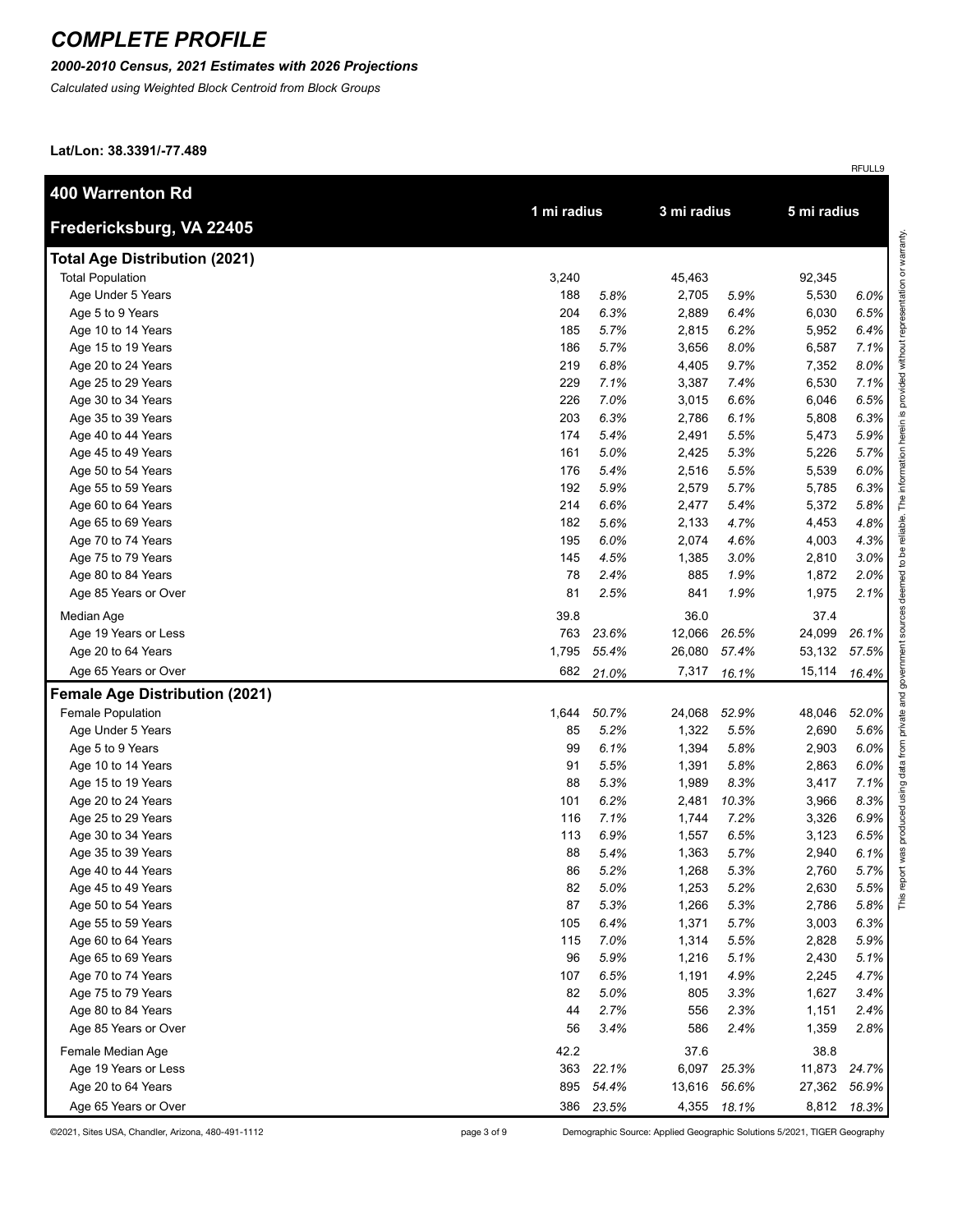#### *2000-2010 Census, 2021 Estimates with 2026 Projections*

*Calculated using Weighted Block Centroid from Block Groups*

**Lat/Lon: 38.3391/-77.489**

| <b>400 Warrenton Rd</b>             |             |           |             |           |             |          |                         |
|-------------------------------------|-------------|-----------|-------------|-----------|-------------|----------|-------------------------|
| Fredericksburg, VA 22405            | 1 mi radius |           | 3 mi radius |           | 5 mi radius |          |                         |
| <b>Male Age Distribution (2021)</b> |             |           |             |           |             |          | esentation or warranty. |
| Male Population                     | 1,596       | 49.3%     | 21,395      | 47.1%     | 44,299      | 48.0%    |                         |
| Age Under 5 Years                   | 103         | 6.5%      | 1,382       | 6.5%      | 2,841       | 6.4%     |                         |
| Age 5 to 9 Years                    | 105         | 6.6%      | 1,495       | 7.0%      | 3,127       | 7.1%     |                         |
| Age 10 to 14 Years                  | 94          | 5.9%      | 1,424       | 6.7%      | 3,089       | 7.0%     |                         |
| Age 15 to 19 Years                  | 98          | 6.2%      | 1,667       | 7.8%      | 3,170       | 7.2%     | without                 |
| Age 20 to 24 Years                  | 118         | 7.4%      | 1,923       | 9.0%      | 3,386       | 7.6%     |                         |
| Age 25 to 29 Years                  | 113         | 7.1%      | 1,643       | 7.7%      | 3,204       | 7.2%     | rovided                 |
| Age 30 to 34 Years                  | 113         | 7.0%      | 1,458       | 6.8%      | 2,923       | 6.6%     |                         |
| Age 35 to 39 Years                  | 115         | 7.2%      | 1,424       | 6.7%      | 2,868       | 6.5%     |                         |
| Age 40 to 44 Years                  | 88          | 5.5%      | 1,222       | 5.7%      | 2,713       | 6.1%     |                         |
| Age 45 to 49 Years                  | 79          | 5.0%      | 1,172       | 5.5%      | 2,596       | 5.9%     |                         |
| Age 50 to 54 Years                  | 88          | 5.5%      | 1,251       | 5.8%      | 2,753       | 6.2%     |                         |
| Age 55 to 59 Years                  | 87          | 5.5%      | 1,208       | 5.6%      | 2,783       | 6.3%     |                         |
| Age 60 to 64 Years                  | 99          | 6.2%      | 1,163       | 5.4%      | 2,544       | 5.7%     | The                     |
| Age 65 to 69 Years                  | 86          | 5.4%      | 916         | 4.3%      | 2,023       | 4.6%     | reliable.               |
| Age 70 to 74 Years                  | 88          | 5.5%      | 883         | 4.1%      | 1,759       | 4.0%     | ತಿ                      |
| Age 75 to 79 Years                  | 64          | 4.0%      | 579         | 2.7%      | 1,183       | 2.7%     | $\overline{c}$          |
| Age 80 to 84 Years                  | 33          | 2.1%      | 329         | 1.5%      | 721         | 1.6%     |                         |
| Age 85 Years or Over                | 25          | 1.6%      | 255         | 1.2%      | 616         | 1.4%     |                         |
| Male Median Age                     | 37.4        |           | 34.5        |           | 35.8        |          |                         |
| Age 19 Years or Less                | 400         | 25.1%     | 5,969       | 27.9%     | 12,227      | 27.6%    | nos                     |
| Age 20 to 64 Years                  | 900         | 56.4%     | 12,464      | 58.3%     | 25,770      | 58.2%    |                         |
| Age 65 Years or Over                | 296         | 18.5%     | 2,962       | 13.8%     | 6,302       | 14.2%    | govern                  |
| Males per 100 Females (2021)        |             |           |             |           |             |          | private and             |
| Overall Comparison                  |             |           |             |           |             |          |                         |
| Age Under 5 Years                   | 122         | 54.9%     | 105         | 51.1%     | 106         | 51.4%    |                         |
| Age 5 to 9 Years                    | 105         | 51.3%     | 107         | 51.7%     | 108         | 51.9%    | from                    |
| Age 10 to 14 Years                  | 104         | 50.9%     | 102         | 50.6%     | 108         | 50.6%    | data                    |
| Age 15 to 19 Years                  | 112         | 52.8%     | 84          | 45.6%     | 93          | 48.1%    | using                   |
| Age 20 to 24 Years                  | 117         | 53.9%     | 78          | 43.7%     | 85          | 46.1%    |                         |
| Age 25 to 29 Years                  | 97          | 49.4%     | 94          | 48.5%     | 96          | 49.1%    | produced                |
| Age 30 to 34 Years                  | 99          | 49.9%     | 94          | 48.4%     | 94          | 48.3%    |                         |
| Age 35 to 39 Years                  | 130         | 56.5%     |             | 104 51.1% | 98          | 49.4%    | was                     |
| Age 40 to 44 Years                  | 102         | 50.6%     | 96          | 49.1%     | 98          | 49.6%    | report                  |
| Age 45 to 49 Years                  | 97          | 49.2%     | 94          | 48.3%     | 99          | 49.7%    | This                    |
| Age 50 to 54 Years                  | 101         | 50.3%     | 99          | 49.7%     | 99          | 49.7%    |                         |
| Age 55 to 59 Years                  | 83          | 45.2%     | 88          | 46.8%     | 93          | 48.1%    |                         |
| Age 60 to 64 Years                  | 85          | 46.1%     | 89          | 47.0%     | 90          | 47.4%    |                         |
| Age 65 to 69 Years                  | 90          | 47.2%     | 75          | 43.0%     | 83          | 45.4%    |                         |
| Age 70 to 74 Years                  | 82          | 45.1%     | 74          | 42.6%     | 78          | 43.9%    |                         |
| Age 75 to 79 Years                  | 78          | 43.7%     | 72          | 41.8%     | 73          | 42.1%    |                         |
| Age 80 to 84 Years                  | 75          | 43.0%     | 59          | 37.2%     | 63          | 38.5%    |                         |
| Age 85 Years or Over                | 44          | 30.7%     | 43          | 30.3%     | 45          | 31.2%    |                         |
| Age 19 Years or Less                |             | 110 52.4% | 98          | 49.5%     | 103         | 50.7%    |                         |
| Age 20 to 39 Years                  |             | 110 52.3% | 90          | 47.4%     | 93          | 48.1%    |                         |
| Age 40 to 64 Years                  | 93          | 48.1%     | 93          | 48.2%     | 96          | 48.9%    |                         |
| Age 65 Years or Over                |             | 77 43.4%  | 68          | 40.5%     |             | 72 41.7% |                         |

©2021, Sites USA, Chandler, Arizona, 480-491-1112 page 4 of 9 Demographic Source: Applied Geographic Solutions 5/2021, TIGER Geography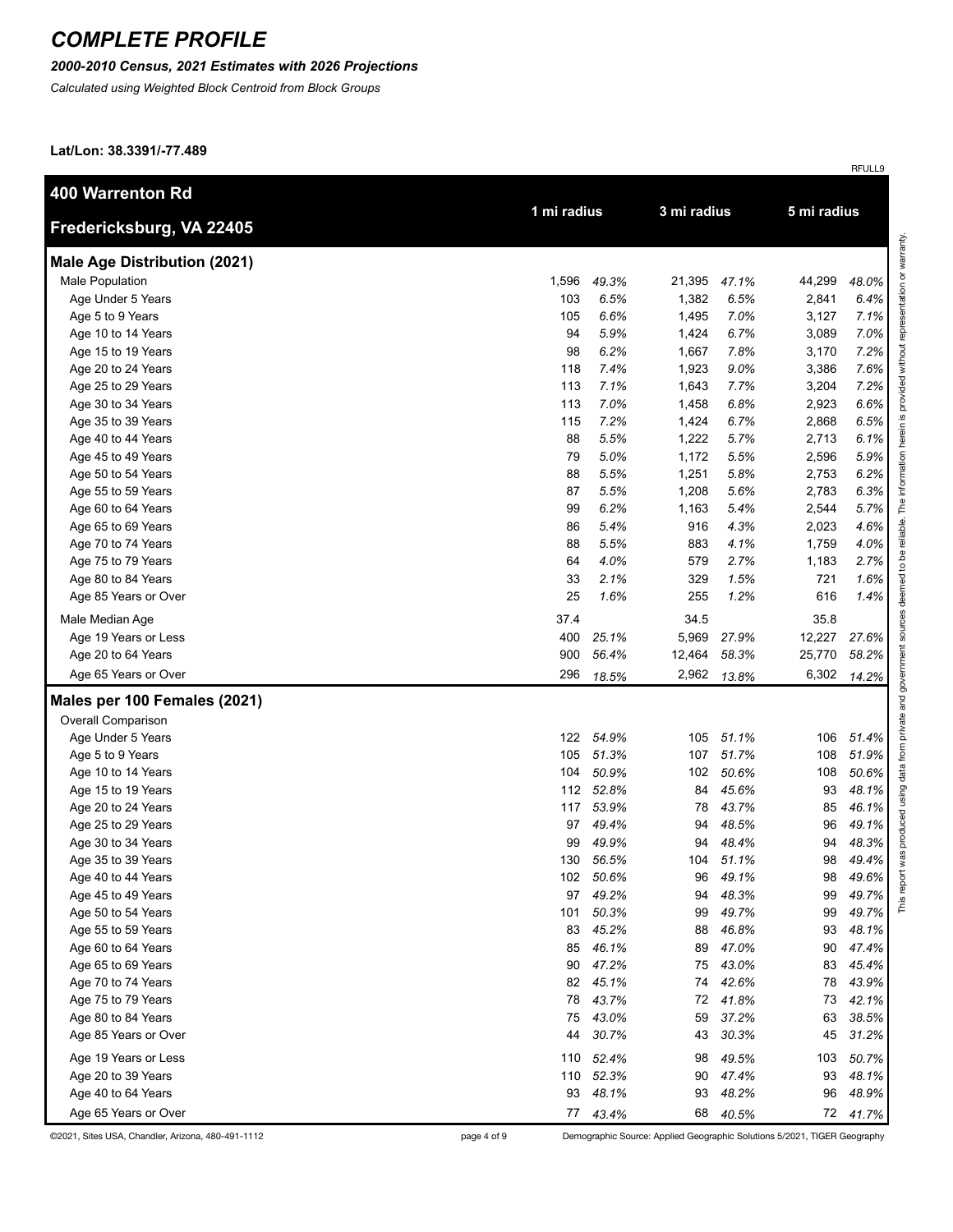#### *2000-2010 Census, 2021 Estimates with 2026 Projections*

*Calculated using Weighted Block Centroid from Block Groups*

**Lat/Lon: 38.3391/-77.489**

| <b>400 Warrenton Rd</b>                                                                                                                                                                                                                                                                                          |                                                                    |                                                                                       |                                                                       |                                                                                     | 5 mi radius                                                                       |                                                                               |
|------------------------------------------------------------------------------------------------------------------------------------------------------------------------------------------------------------------------------------------------------------------------------------------------------------------|--------------------------------------------------------------------|---------------------------------------------------------------------------------------|-----------------------------------------------------------------------|-------------------------------------------------------------------------------------|-----------------------------------------------------------------------------------|-------------------------------------------------------------------------------|
| Fredericksburg, VA 22405                                                                                                                                                                                                                                                                                         |                                                                    | 1 mi radius                                                                           |                                                                       | 3 mi radius                                                                         |                                                                                   |                                                                               |
| Household Type (2021)<br><b>Total Households</b><br>Households with Children<br>Average Household Size<br>Household Density per Square Mile                                                                                                                                                                      | 1,291<br>391<br>2.5<br>411                                         | 30.3%                                                                                 | 16,890<br>5,224<br>2.6<br>597                                         | 30.9%                                                                               | 33,900<br>11,076<br>2.6<br>432                                                    | 32.7%                                                                         |
| <b>Population Family</b><br>Population Non-Family<br><b>Population Group Quarters</b>                                                                                                                                                                                                                            | 2,640<br>599                                                       | 81.5%<br>18.5%                                                                        | 34,518 75.9%<br>2,333                                                 | 8,612 18.9%<br>5.1%                                                                 | 73,500<br>15,495<br>3,350                                                         | 79.6%<br>16.8%<br>3.6%                                                        |
| <b>Family Households</b><br>Married Couple Households<br>Other Family Households with Children<br>Family Households with Children<br>Married Couple with Children<br>Other Family Households with Children<br>Family Households No Children<br>Married Couple No Children<br>Other Family Households No Children | 813<br>575<br>238<br>242<br>429<br>333<br>96                       | 63.0%<br>70.7%<br>29.3%<br>384 47.2%<br>63.0%<br>142 37.0%<br>52.8%<br>77.6%<br>22.4% | 10,465<br>2,953<br>5,146<br>3,223<br>1,923<br>5,319<br>4,289<br>1,030 | 62.0%<br>7,512 71.8%<br>28.2%<br>49.2%<br>62.6%<br>37.4%<br>50.8%<br>80.6%<br>19.4% | 22,237<br>16,491<br>5,746<br>10,921<br>7,230<br>3,692<br>11,316<br>9,261<br>2,055 | 65.6%<br>74.2%<br>25.8%<br>49.1%<br>66.2%<br>33.8%<br>50.9%<br>81.8%<br>18.2% |
| Non-Family Households<br>Non-Family Households with Children<br>Non-Family Households No Children<br>Average Family Household Size<br>Average Family Income<br>Median Family Income<br>Average Non-Family Household Size                                                                                         | 478<br>$\overline{7}$<br>470<br>3.2<br>\$65,257<br>\$84,922<br>1.3 | 37.0%<br>1.6%<br>98.4%                                                                | 6,425<br>78<br>6,347<br>3.3<br>\$122,941<br>\$105,934<br>1.3          | 38.0%<br>1.2%<br>98.8%                                                              | 11,663<br>154<br>11,508<br>3.3<br>\$130,335<br>\$108,659<br>1.3                   | 34.4%<br>1.3%<br>98.7%                                                        |
| <b>Marital Status (2021)</b>                                                                                                                                                                                                                                                                                     |                                                                    |                                                                                       |                                                                       |                                                                                     |                                                                                   |                                                                               |
| Population Age 15 Years or Over<br>Never Married<br><b>Currently Married</b><br><b>Previously Married</b><br>Separated<br>Widowed<br>Divorced                                                                                                                                                                    | 2,663<br>906<br>1,335<br>422<br>134<br>147<br>141                  | 34.0%<br>50.1%<br>15.9%<br>31.8%<br>34.8%<br>33.5%                                    | 37,054<br>14,378<br>16,216 43.8%<br>6,460<br>1,564<br>3,340           | 38.8%<br>17.4%<br>24.2%<br>1,557 24.1%<br>51.7%                                     | 74,833<br>27,064<br>33,165<br>14,604<br>3,214<br>4,099<br>7,291                   | 36.2%<br>44.3%<br>19.5%<br>22.0%<br>28.1%<br>49.9%                            |
| <b>Educational Attainment (2021)</b><br>Adult Population Age 25 Years or Over<br>Elementary (Grade Level 0 to 8)<br>Some High School (Grade Level 9 to 11)<br><b>High School Graduate</b><br>Some College<br>Associate Degree Only<br><b>Bachelor Degree Only</b><br>Graduate Degree                             | 2,257<br>47<br>79<br>576<br>389<br>222<br>448<br>496               | 2.1%<br>3.5%<br>25.5%<br>17.2%<br>9.9%<br>19.9%<br>22.0%                              | 28,993<br>789<br>1,174<br>6,258<br>6,122<br>2,088<br>7,130<br>5,433   | 2.7%<br>4.0%<br>21.6%<br>21.1%<br>7.2%<br>24.6%<br>18.7%                            | 60,894<br>1,745<br>2,900<br>14,549<br>12,361<br>4,519<br>14,414<br>10,405         | 2.9%<br>4.8%<br>23.9%<br>20.3%<br>7.4%<br>23.7%<br>17.1%                      |
| Any College (Some College or Higher)<br>College Degree + (Bachelor Degree or Higher)                                                                                                                                                                                                                             | 1,555<br>944                                                       | 68.9%<br>41.8%                                                                        | 20,773<br>12,563 43.3%                                                | 71.6%                                                                               | 41,700<br>24,819                                                                  | 68.5%<br>40.8%                                                                |

©2021, Sites USA, Chandler, Arizona, 480-491-1112 page 5 of 9 Demographic Source: Applied Geographic Solutions 5/2021, TIGER Geography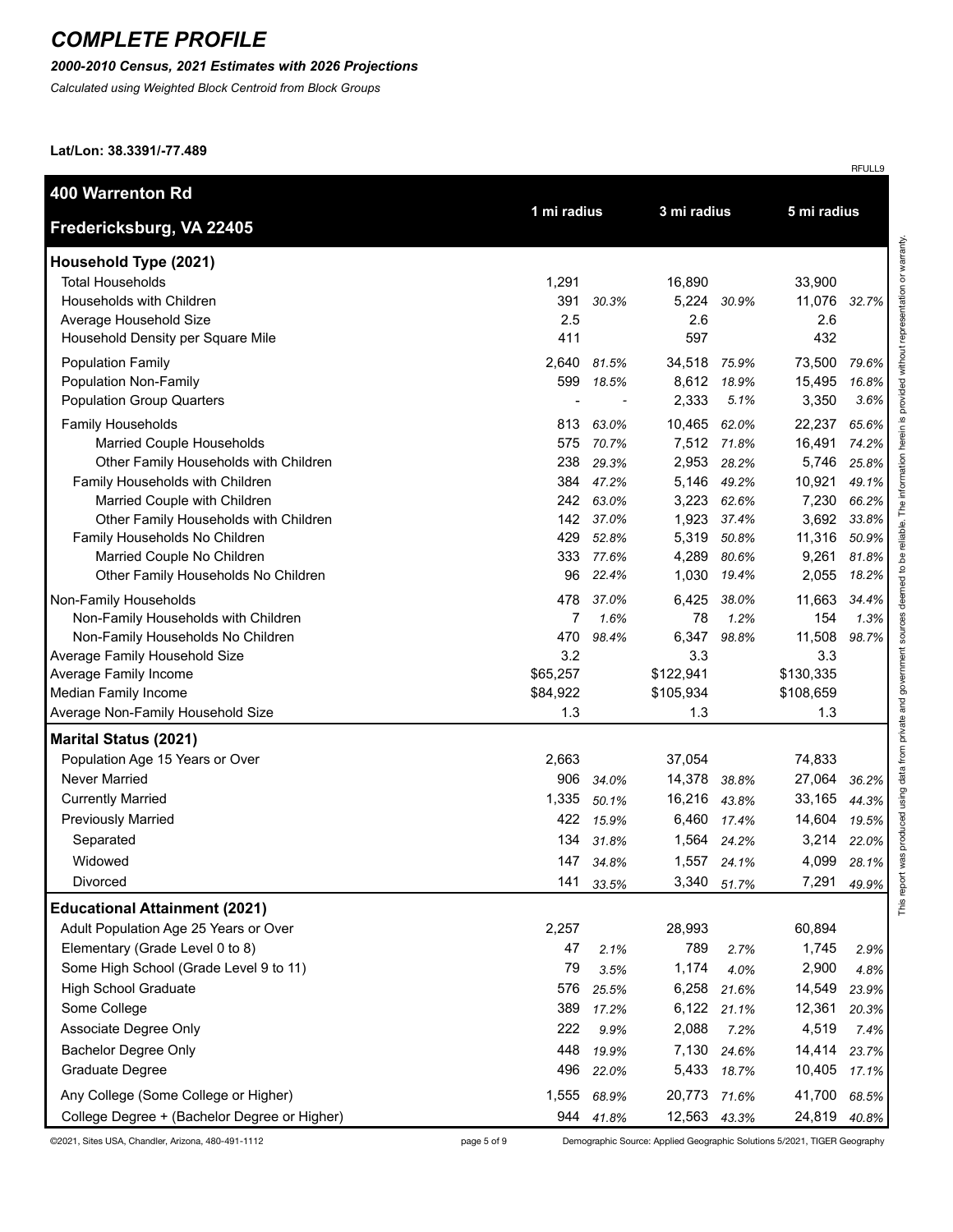#### *2000-2010 Census, 2021 Estimates with 2026 Projections*

*Calculated using Weighted Block Centroid from Block Groups*

**Lat/Lon: 38.3391/-77.489**

| <b>400 Warrenton Rd</b>                              |             |               |                |               | 5 mi radius    |               |
|------------------------------------------------------|-------------|---------------|----------------|---------------|----------------|---------------|
| Fredericksburg, VA 22405                             | 1 mi radius |               | 3 mi radius    |               |                |               |
| <b>Housing</b>                                       |             |               |                |               |                |               |
| Total Housing Units (2021)                           | 1,355       |               | 17,653         |               | 35,390         |               |
| Total Housing Units (2010)                           | 872         |               | 14,239         |               | 29,340         |               |
| Historical Annual Growth (2010-2021)                 | 483         | 5.0%          | 3,414          | 2.2%          | 6,050          | 1.9%          |
| Housing Units Occupied (2021)                        | 1,291       | 95.3%         | 16,890         | 95.7%         | 33,900         | 95.8%         |
| Housing Units Owner-Occupied                         | 957         | 74.1%         | 9,089          | 53.8%         | 20,719         | 61.1%         |
| Housing Units Renter-Occupied                        | 334         | 25.9%         | 7,801          | 46.2%         | 13,181         | 38.9%         |
| Housing Units Vacant (2021)                          | 64          | 4.7%          | 764            | 4.3%          | 1,489          | 4.2%          |
| Household Size (2021)                                |             |               |                |               |                |               |
| <b>Total Households</b>                              | 1,291       |               | 16,890         |               | 33,900         |               |
| 1 Person Households                                  | 391         | 30.3%         | 4,900          | 29.0%         | 8,948          | 26.4%         |
| 2 Person Households                                  | 439         | 34.0%         | 5,106          | 30.2%         | 10,351         | 30.5%         |
| 3 Person Households                                  | 153         | 11.8%         | 2,662          | 15.8%         | 5,657          | 16.7%         |
| 4 Person Households                                  | 143         | 11.1%         | 2,337          | 13.8%         | 4,966          | 14.6%         |
| 5 Person Households                                  | 69          | 5.4%          | 1,079          | 6.4%          | 2,322          | 6.9%          |
| 6 Person Households                                  | 47          | 3.6%          | 453            | 2.7%          | 924            | 2.7%          |
| 7 or More Person Households                          | 48          | 3.7%          | 352            | 2.1%          | 732            | 2.2%          |
| <b>Household Income Distribution (2021)</b>          |             |               |                |               |                |               |
| HH Income \$200,000 or More                          | 154         | 11.9%         | 1,818          | 10.8%         | 4,382          | 12.9%         |
| HH Income \$150,000 to \$199,999                     | 88          | 6.8%          | 1,774          | 10.5%         | 3,361          | 9.9%          |
| HH Income \$125,000 to \$149,999                     | 54          | 4.1%          | 1,245          | 7.4%          | 2,760          | 8.1%          |
| HH Income \$100,000 to \$124,999                     | 87          | 6.8%          | 1,540          | 9.1%          | 3,380          | 10.0%         |
| HH Income \$75,000 to \$99,999                       | 182         | 14.1%         | 2,243          | 13.3%         | 4,520          | 13.3%         |
| HH Income \$50,000 to \$74,999                       | 327         | 25.4%         | 3,084          | 18.3%         | 5,800          | 17.1%         |
| HH Income \$35,000 to \$49,999                       | 75          | 5.8%          | 1,869          | 11.1%         | 3,427          | 10.1%         |
| HH Income \$25,000 to \$34,999                       | 165         | 12.8%         | 1,220          | 7.2%          | 2,163          | 6.4%          |
| HH Income \$15,000 to \$24,999                       | 52          | 4.0%          | 861            | 5.1%          | 1,804          | 5.3%          |
| HH Income \$10,000 to \$14,999                       | 47          | 3.6%          | 525            | 3.1%          | 841            | 2.5%          |
| HH Income Under \$10,000                             | 59          | 4.6%          | 713            | 4.2%          | 1,463          | 4.3%          |
| <b>Household Vehicles (2021)</b>                     |             |               |                |               |                |               |
| Households 0 Vehicles Available                      | 81          | 6.3%          | 1,054          | 6.2%          | 1,890          | 5.6%          |
| Households 1 Vehicle Available                       | 363         | 28.1%         | 5,853          | 34.7%         | 10,276         | 30.3%         |
| Households 2 Vehicles Available                      | 617         | 47.8%         | 6,631          | 39.3%         | 12,974         | 38.3%         |
| Households 3 or More Vehicles Available              | 229         | 17.8%         | 3,351          | 19.8%         | 8,760          | 25.8%         |
| <b>Total Vehicles Available</b>                      | 2,393       |               | 30,842         |               | 66,795         |               |
| Average Vehicles per Household                       | 1.9         |               | 1.8            |               | 2.0            |               |
| <b>Owner-Occupied Household Vehicles</b>             | 1,948       | 81.4%         | 20,030         | 64.9%         | 47,969         | 71.8%         |
| Average Vehicles per Owner-Occupied Household        | 2.0         |               | 2.2            |               | 2.3            |               |
| Renter-Occupied Household Vehicles                   | 445         | 18.6%         | 10,811         | 35.1%         | 18,826         | 28.2%         |
| Average Vehicles per Renter-Occupied Household       | 1.3         |               | 1.4            |               | 1.4            |               |
| Travel Time (2021)                                   |             |               |                |               |                |               |
| Worker Base Age 16 years or Over                     | 1,471       |               | 21,860         |               | 44,332         |               |
| Travel to Work in 14 Minutes or Less                 | 235         | 15.9%         | 5,989          | 27.4%         | 11,427         | 25.8%         |
| Travel to Work in 15 to 29 Minutes                   | 205         | 13.9%         | 4,398          | 20.1%         | 10,037         | 22.6%         |
| Travel to Work in 30 to 59 Minutes                   | 425         | 28.9%         | 4,870          | 22.3%         | 10,109         | 22.8%         |
| Travel to Work in 60 Minutes or More<br>Work at Home | 434<br>31   | 29.5%<br>2.1% | 4,542<br>1,336 | 20.8%<br>6.1% | 9,354<br>2,397 | 21.1%<br>5.4% |
| Average Minutes Travel to Work                       | 41.9        |               | 27.9           |               | 27.8           |               |
|                                                      |             |               |                |               |                |               |

©2021, Sites USA, Chandler, Arizona, 480-491-1112 page 6 of 9 Demographic Source: Applied Geographic Solutions 5/2021, TIGER Geography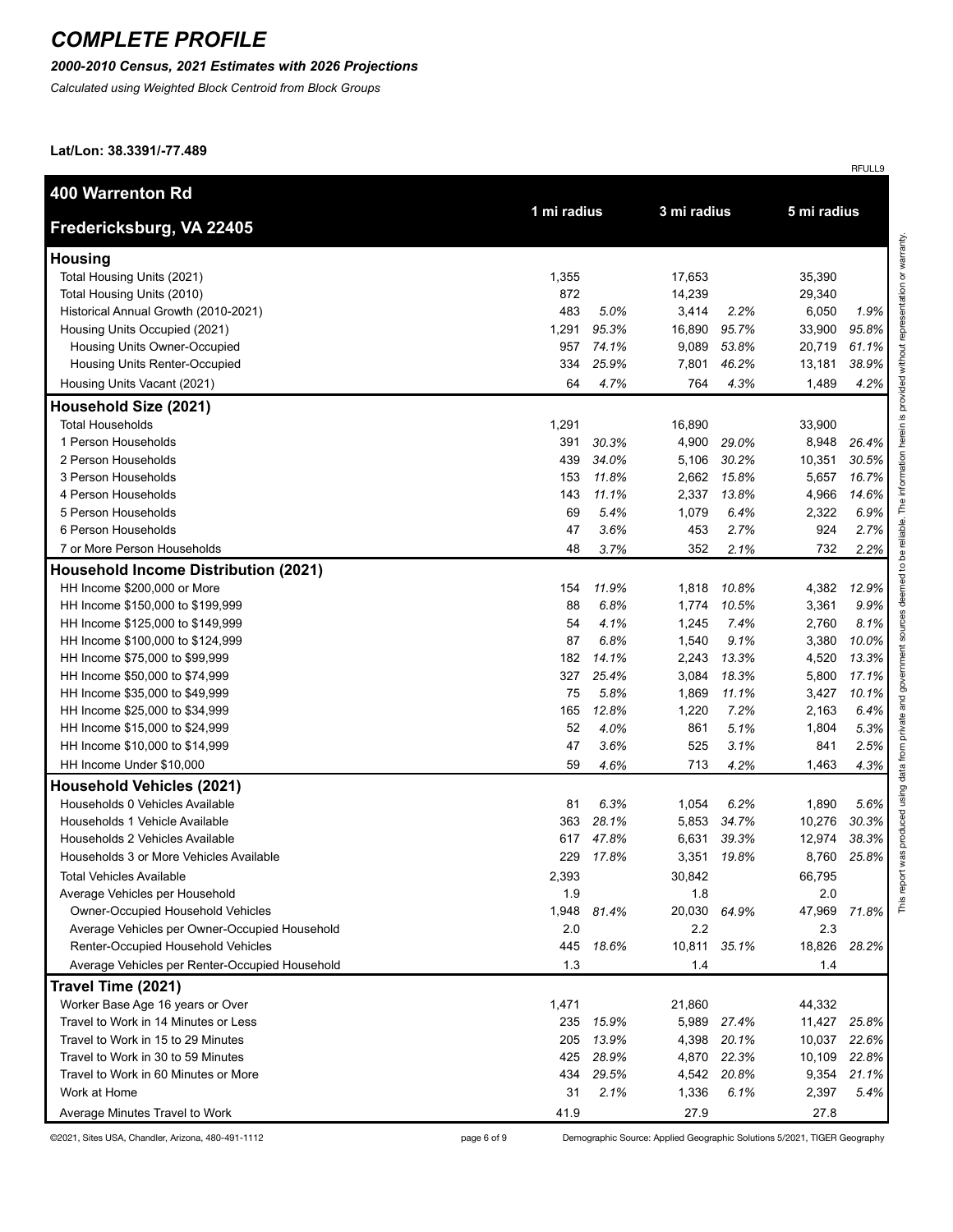### *2000-2010 Census, 2021 Estimates with 2026 Projections*

*Calculated using Weighted Block Centroid from Block Groups*

**Lat/Lon: 38.3391/-77.489**

| <b>400 Warrenton Rd</b>                        | 1 mi radius  |           | 3 mi radius |              | 5 mi radius  |       |
|------------------------------------------------|--------------|-----------|-------------|--------------|--------------|-------|
| Fredericksburg, VA 22405                       |              |           |             |              |              |       |
| <b>Transportation To Work (2021)</b>           |              |           |             |              |              |       |
| Worker Base Age 16 years or Over               | 1,471        |           | 21,860      |              | 44,332       |       |
| Drive to Work Alone                            | 1,095        | 74.4%     | 14,988      | 68.6%        | 31,747       | 71.6% |
| Drive to Work in Carpool                       | 197          | 13.4%     | 2,714       | 12.4%        | 5,176        | 11.7% |
| Travel to Work by Public Transportation        | 67           | 4.6%      | 1,161       | 5.3%         | 2,363        | 5.3%  |
| Drive to Work on Motorcycle                    |              |           | 13          |              | 33           |       |
| <b>Bicycle to Work</b>                         |              |           | 64          | 0.3%         | 88           | 0.2%  |
| Walk to Work                                   | 70           | 4.7%      | 1,234       | 5.6%         | 1,820        | 4.1%  |
| <b>Other Means</b>                             | 11           | 0.8%      | 349         | 1.6%         | 707          | 1.6%  |
| Work at Home                                   | 31           | 2.1%      | 1,336       | 6.1%         | 2,397        | 5.4%  |
| Daytime Demographics (2021)                    |              |           |             |              |              |       |
| <b>Total Businesses</b>                        | 277          |           | 2,574       |              | 5,103        |       |
| <b>Total Employees</b>                         | 2,983        |           | 30,203      |              | 52,083       |       |
| Company Headquarter Businesses                 | 5            | 1.8%      | 79          | 3.1%         | 141          | 2.8%  |
| Company Headquarter Employees                  | 69           | 2.3%      | 5,872       | 19.4%        | 7,007        | 13.5% |
| <b>Employee Population per Business</b>        | 10.8 to 1    |           | 11.7 to 1   |              | 10.2 to 1    |       |
| Residential Population per Business            | 11.7 to 1    |           | 17.7 to 1   |              | 18.1 to 1    |       |
| Adj. Daytime Demographics Age 16 Years or Over | 4,276        |           | 45,453      |              | 82,004       |       |
| <b>Labor Force</b>                             |              |           |             |              |              |       |
| Labor Population Age 16 Years or Over (2021)   | 2,623        |           | 36,576      |              | 73,804       |       |
| Labor Force Total Males (2021)                 | 1,274        | 48.6%     | 16,834      | 46.0%        | 34,702       | 47.0% |
| Male Civilian Employed                         | 747          | 58.6%     | 10,996      | 65.3%        | 22,728       | 65.5% |
| Male Civilian Unemployed                       | 42           | 3.3%      | 583         | 3.5%         | 1,164        | 3.4%  |
| Males in Armed Forces                          |              |           | 184         | 1.1%         | 422          | 1.2%  |
| Males Not in Labor Force                       | 484          | 38.0%     | 5,071       | 30.1%        | 10,389       | 29.9% |
| Labor Force Total Females (2021)               | 1,349        | 51.4%     | 19,742      | 54.0%        | 39,102       | 53.0% |
| Female Civilian Employed                       | 582          | 43.2%     | 10,078      | 51.0%        | 20,623       | 52.7% |
| Female Civilian Unemployed                     | 128          | 9.5%      | 841         | 4.3%         | 1,526        | 3.9%  |
| <b>Females in Armed Forces</b>                 |              |           | 68          | 0.3%         | 111          | 0.3%  |
| Females Not in Labor Force                     | 638          | 47.3%     | 8,755       | 44.3%        | 16,842       | 43.1% |
| <b>Unemployment Rate</b>                       | 171          | 6.5%      | 1,424       | 3.9%         | 2,690        | 3.6%  |
| Occupation (2021)                              |              |           |             |              |              |       |
| Occupation Population Age 16 Years or Over     | 1,329        |           | 21,074      |              | 43,351       |       |
| <b>Occupation Total Males</b>                  |              | 747 56.2% |             | 10,996 52.2% | 22,728 52.4% |       |
| Occupation Total Females                       |              | 582 43.8% |             | 10,078 47.8% | 20,623 47.6% |       |
| Management, Business, Financial Operations     |              | 143 10.8% |             | 3,495 16.6%  | 7,600        | 17.5% |
| Professional, Related                          |              | 383 28.8% |             | 5,826 27.6%  | 12,144       | 28.0% |
| Service                                        |              | 272 20.5% | 4,091       | 19.4%        | 8,250        | 19.0% |
| Sales, Office                                  | 253          | 19.1%     | 3,950       | 18.7%        | 8,381        | 19.3% |
| Farming, Fishing, Forestry                     | $\mathbf{1}$ |           | 10          |              | 26           |       |
| Construction, Extraction, Maintenance          | 148          | 11.1%     | 1,213       | 5.8%         | 2,560        | 5.9%  |
| Production, Transport, Material Moving         | 128          | 9.6%      | 2,488       | 11.8%        | 4,389        | 10.1% |
| <b>White Collar Workers</b>                    | 780          | 58.7%     |             | 13,272 63.0% | 28,125       | 64.9% |
| <b>Blue Collar Workers</b>                     |              | 549 41.3% |             | 7,802 37.0%  | 15,226       | 35.1% |
|                                                |              |           |             |              |              |       |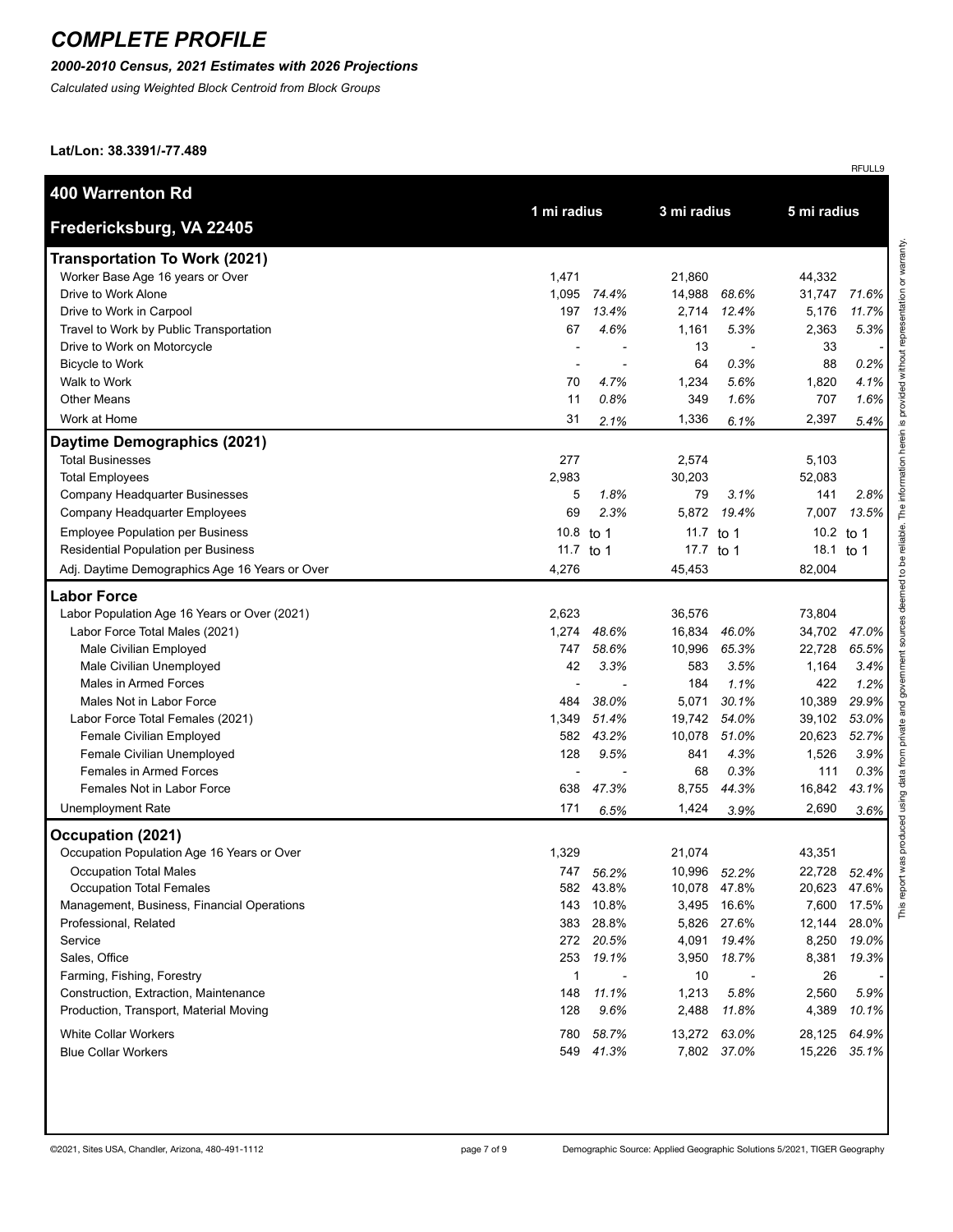### *2000-2010 Census, 2021 Estimates with 2026 Projections*

*Calculated using Weighted Block Centroid from Block Groups*

**Lat/Lon: 38.3391/-77.489**

| <b>400 Warrenton Rd</b>            | 1 mi radius              |            | 3 mi radius              |       | 5 mi radius    |       |
|------------------------------------|--------------------------|------------|--------------------------|-------|----------------|-------|
| Fredericksburg, VA 22405           |                          |            |                          |       |                |       |
| Units In Structure (2021)          |                          |            |                          |       |                |       |
| <b>Total Units</b>                 | 608                      |            | 12,901                   |       | 27,511         |       |
| 1 Detached Unit                    |                          | 700 115.1% | 8,936                    | 69.3% | 20,990         | 76.3% |
| 1 Attached Unit                    | 415                      | 68.3%      | 2,559                    | 19.8% | 4,196          | 15.3% |
| 2 Units                            | 5                        | 0.9%       | 153                      | 1.2%  | 469            | 1.7%  |
| 3 to 4 Units                       | 48                       | 7.9%       | 399                      | 3.1%  | 624            | 2.3%  |
| 5 to 9 Units                       | 23                       | 3.7%       | 1,284                    | 10.0% | 2,039          | 7.4%  |
| 10 to 19 Units                     | 31                       | 5.0%       | 2,505                    | 19.4% | 3,445          | 12.5% |
| 20 to 49 Units                     | $\mathbf{1}$             | 0.2%       | 250                      | 1.9%  | 672            | 2.4%  |
| 50 or More Units                   | 29                       | 4.8%       | 687                      | 5.3%  | 1,121          | 4.1%  |
| Mobile Home or Trailer             | 39                       | 6.4%       | 117                      | 0.9%  | 343            | 1.2%  |
| <b>Other Structure</b>             | $\overline{\phantom{a}}$ |            | $\overline{\phantom{a}}$ |       | $\blacksquare$ |       |
| Homes Built By Year (2021)         |                          |            |                          |       |                |       |
| Homes Built 2014 or later          | 360                      | 26.6%      | 1,272                    | 7.2%  | 2,494          | 7.0%  |
| Homes Built 2010 to 2013           | 89                       | 6.6%       | 1,163                    | 6.6%  | 2,025          | 5.7%  |
| Homes Built 2000 to 2009           | 266                      | 19.7%      | 3,935                    | 22.3% | 7,520          | 21.3% |
| Homes Built 1990 to 1999           | 126                      | 9.3%       | 3,055                    | 17.3% | 6,284          | 17.8% |
| Homes Built 1980 to 1989           | 95                       | 7.0%       | 2,076                    | 11.8% | 4,494          | 12.7% |
| Homes Built 1970 to 1979           | 247                      | 18.2%      | 2,220                    | 12.6% | 4,549          | 12.9% |
| Homes Built 1960 to 1969           | 11                       | 0.8%       | 883                      | 5.0%  | 1,922          | 5.4%  |
| Homes Built 1950 to 1959           | 53                       | 3.9%       | 719                      | 4.1%  | 1,580          | 4.5%  |
| Homes Built 1940 to 1949           | 34                       | 2.5%       | 571                      | 3.2%  | 986            | 2.8%  |
| Homes Built Before 1939            | 11                       | 0.8%       | 995                      | 5.6%  | 2,047          | 5.8%  |
| Median Age of Homes                | 22.2                     | yrs        | 29.6                     | yrs   | 29.9           | yrs   |
| Home Values (2021)                 |                          |            |                          |       |                |       |
| Owner Specified Housing Units      | 957                      |            | 9,089                    |       | 20,719         |       |
| Home Values \$1,000,000 or More    | 7                        | 0.7%       | 80                       | 0.9%  | 212            | 1.0%  |
| Home Values \$750,000 to \$999,999 | 4                        | 0.5%       | 220                      | 2.4%  | 462            | 2.2%  |
| Home Values \$500,000 to \$749,999 | 50                       | 5.2%       | 603                      | 6.6%  | 1,558          | 7.5%  |
| Home Values \$400,000 to \$499,999 | 123                      | 12.9%      | 1,511                    | 16.6% | 3,057          | 14.8% |
| Home Values \$300,000 to \$399,999 | 256                      | 26.8%      | 3,436                    | 37.8% | 7,201          | 34.8% |
| Home Values \$250,000 to \$299,999 | 298                      | 31.1%      | 1,381                    | 15.2% | 3,318          | 16.0% |
| Home Values \$200,000 to \$249,999 | 100                      | 10.5%      | 1,041                    | 11.5% | 2,585          | 12.5% |
| Home Values \$175,000 to \$199,999 | 18                       | 1.9%       | 293                      | 3.2%  | 806            | 3.9%  |
| Home Values \$150,000 to \$174,999 | 8                        | 0.9%       | 174                      | 1.9%  | 434            | 2.1%  |
| Home Values \$125,000 to \$149,999 | 4                        | 0.4%       | 69                       | 0.8%  | 256            | 1.2%  |
| Home Values \$100,000 to \$124,999 | 44                       | 4.6%       | 91                       | 1.0%  | 254            | 1.2%  |
| Home Values \$90,000 to \$99,999   |                          |            | 11                       | 0.1%  | 37             | 0.2%  |
| Home Values \$80,000 to \$89,999   |                          |            | 19                       | 0.2%  | 40             | 0.2%  |
| Home Values \$70,000 to \$79,999   |                          |            | $\overline{7}$           |       | 39             | 0.2%  |
| Home Values \$60,000 to \$69,999   | 23                       | 2.4%       | 26                       | 0.3%  | 69             | 0.3%  |
| Home Values \$50,000 to \$59,999   |                          |            | 1                        |       | 19             |       |
| Home Values \$35,000 to \$49,999   |                          |            | 11                       | 0.1%  | 97             | 0.5%  |
| Home Values \$25,000 to \$34,999   | 4                        | 0.4%       | 29                       | 0.3%  | 74             | 0.4%  |
| Home Values \$10,000 to \$24,999   | 15                       | 1.5%       | 52                       | 0.6%  | 102            | 0.5%  |
| Home Values Under \$10,000         | 3                        | 0.3%       | 35                       | 0.4%  | 98             | 0.5%  |
| Owner-Occupied Median Home Value   | \$298,080                |            | \$340,026                |       | \$332,115      |       |
| Renter-Occupied Median Rent        | \$1,109                  |            | \$1,130                  |       | \$1,153        |       |

©2021, Sites USA, Chandler, Arizona, 480-491-1112 page 8 of 9 Demographic Source: Applied Geographic Solutions 5/2021, TIGER Geography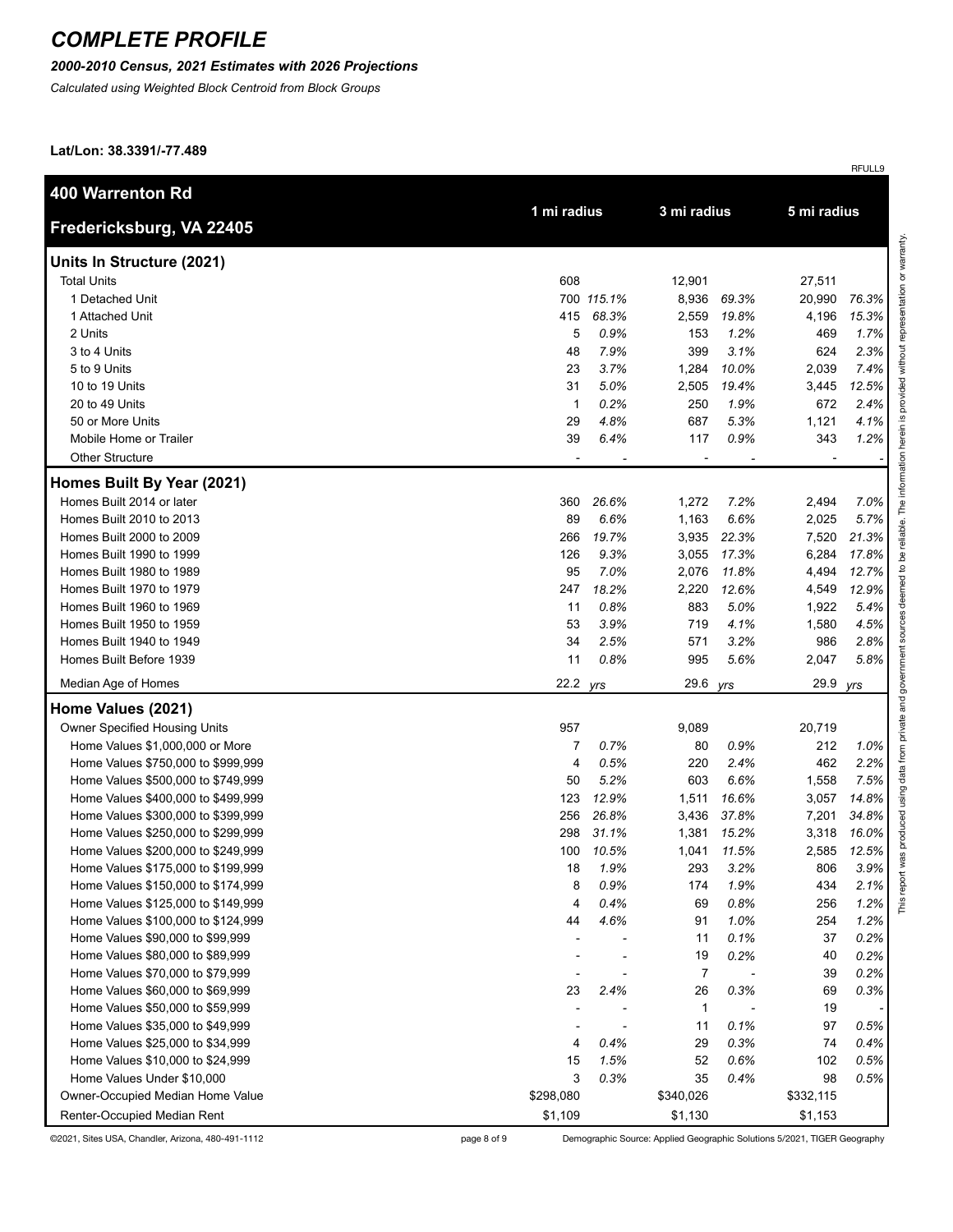### *2000-2010 Census, 2021 Estimates with 2026 Projections*

*Calculated using Weighted Block Centroid from Block Groups*

**Lat/Lon: 38.3391/-77.489**

| <b>400 Warrenton Rd</b>                              |             |       | 3 mi radius |       | 5 mi radius |       |
|------------------------------------------------------|-------------|-------|-------------|-------|-------------|-------|
| Fredericksburg, VA 22405                             | 1 mi radius |       |             |       |             |       |
| <b>Total Annual Consumer Expenditure (2021)</b>      |             |       |             |       |             |       |
| <b>Total Household Expenditure</b>                   | \$64.68 M   |       | \$1.18 B    |       | \$2.5B      |       |
| <b>Total Non-Retail Expenditure</b>                  | \$34.21 M   |       | \$623.46 M  |       | \$1.32 B    |       |
| <b>Total Retail Expenditure</b>                      | \$30.48 M   |       | \$554.05 M  |       | \$1.18 B    |       |
| Apparel                                              | \$2.28 M    |       | \$42.06 M   |       | \$89.28 M   |       |
| Contributions                                        | \$2.17 M    |       | \$39.15 M   |       | \$84.08 M   |       |
| Education                                            | \$1.97 M    |       | \$37.34 M   |       | \$80.34 M   |       |
| Entertainment                                        | \$3.69 M    |       | \$67.14 M   |       | \$143.11 M  |       |
| Food and Beverages                                   | \$9.47 M    |       | \$172.61 M  |       | \$365.08 M  |       |
| Furnishings and Equipment                            | \$2.28 M    |       | \$41.63 M   |       | \$88.66 M   |       |
| Gifts                                                | \$1.64 M    |       | \$29.78 M   |       | \$64.14 M   |       |
| <b>Health Care</b>                                   | \$5.48 M    |       | \$97.52 M   |       | \$206.35 M  |       |
| <b>Household Operations</b>                          | \$2.56 M    |       | \$46.5 M    |       | \$99 M      |       |
| Miscellaneous Expenses                               | \$1.23 M    |       | \$22.31 M   |       | \$47.37 M   |       |
| <b>Personal Care</b>                                 | \$865.65 K  |       | \$15.8 M    |       | \$33.48 M   |       |
| Personal Insurance                                   | \$464.46 K  |       | \$8.45 M    |       | \$18.17 M   |       |
| Reading                                              | \$142.8K    |       | \$2.57 M    |       | \$5.46 M    |       |
| Shelter                                              | \$13.59 M   |       | \$249.26 M  |       | \$526.68 M  |       |
| <b>Tobacco</b>                                       | \$379.94 K  |       | \$6.78 M    |       | \$14.05 M   |       |
| Transportation                                       | \$11.74 M   |       | \$213.82 M  |       | \$453.52 M  |       |
| Utilities                                            | \$4.73 M    |       | \$84.79 M   |       | \$178.53 M  |       |
| <b>Monthly Household Consumer Expenditure (2021)</b> |             |       |             |       |             |       |
| Total Household Expenditure                          | \$4,175     |       | \$5,810     |       | \$6,139     |       |
| Total Non-Retail Expenditure                         | \$2,208     | 52.9% | \$3,076     | 52.9% | \$3,250     | 52.9% |
| <b>Total Retail Expenditures</b>                     | \$1,967     | 47.1% | \$2,734     | 47.1% | \$2,889     | 47.1% |
| Apparel                                              | \$147       | 3.5%  | \$208       | 3.6%  | \$219       | 3.6%  |
| Contributions                                        | \$140       | 3.4%  | \$193       | 3.3%  | \$207       | 3.4%  |
| Education                                            | \$127       | 3.1%  | \$184       | 3.2%  | \$198       | 3.2%  |
| Entertainment                                        | \$238       | 5.7%  | \$331       | 5.7%  | \$352       | 5.7%  |
| Food and Beverages                                   | \$611       | 14.6% | \$852       | 14.7% | \$897       | 14.6% |
| <b>Furnishings and Equipment</b>                     | \$147       | 3.5%  | \$205       | 3.5%  | \$218       | 3.6%  |
| Gifts                                                | \$106       | 2.5%  | \$147       | 2.5%  | \$158       | 2.6%  |
| <b>Health Care</b>                                   | \$354       | 8.5%  | \$481       | 8.3%  | \$507       | 8.3%  |
| <b>Household Operations</b>                          | \$165       | 4.0%  | \$229       | 3.9%  | \$243       | 4.0%  |
| Miscellaneous Expenses                               | \$79        | 1.9%  | \$110       | 1.9%  | \$116       | 1.9%  |
| Personal Care                                        | \$56        | 1.3%  | \$78        | 1.3%  | \$82        | 1.3%  |
| Personal Insurance                                   | \$30        | 0.7%  | \$42        | 0.7%  | \$45        | 0.7%  |
| Reading                                              | \$9         | 0.2%  | \$13        | 0.2%  | \$13        | 0.2%  |
| Shelter                                              | \$877       | 21.0% | \$1,230     | 21.2% | \$1,295     | 21.1% |
| Tobacco                                              | \$25        | 0.6%  | \$33        | 0.6%  | \$35        | 0.6%  |
| Transportation                                       | \$757       | 18.1% | \$1,055     | 18.2% | \$1,115     | 18.2% |
| <b>Utilities</b>                                     | \$305       | 7.3%  | \$418       | 7.2%  | \$439       | 7.1%  |

©2021, Sites USA, Chandler, Arizona, 480-491-1112 page 9 of 9 Demographic Source: Applied Geographic Solutions 5/2021, TIGER Geography